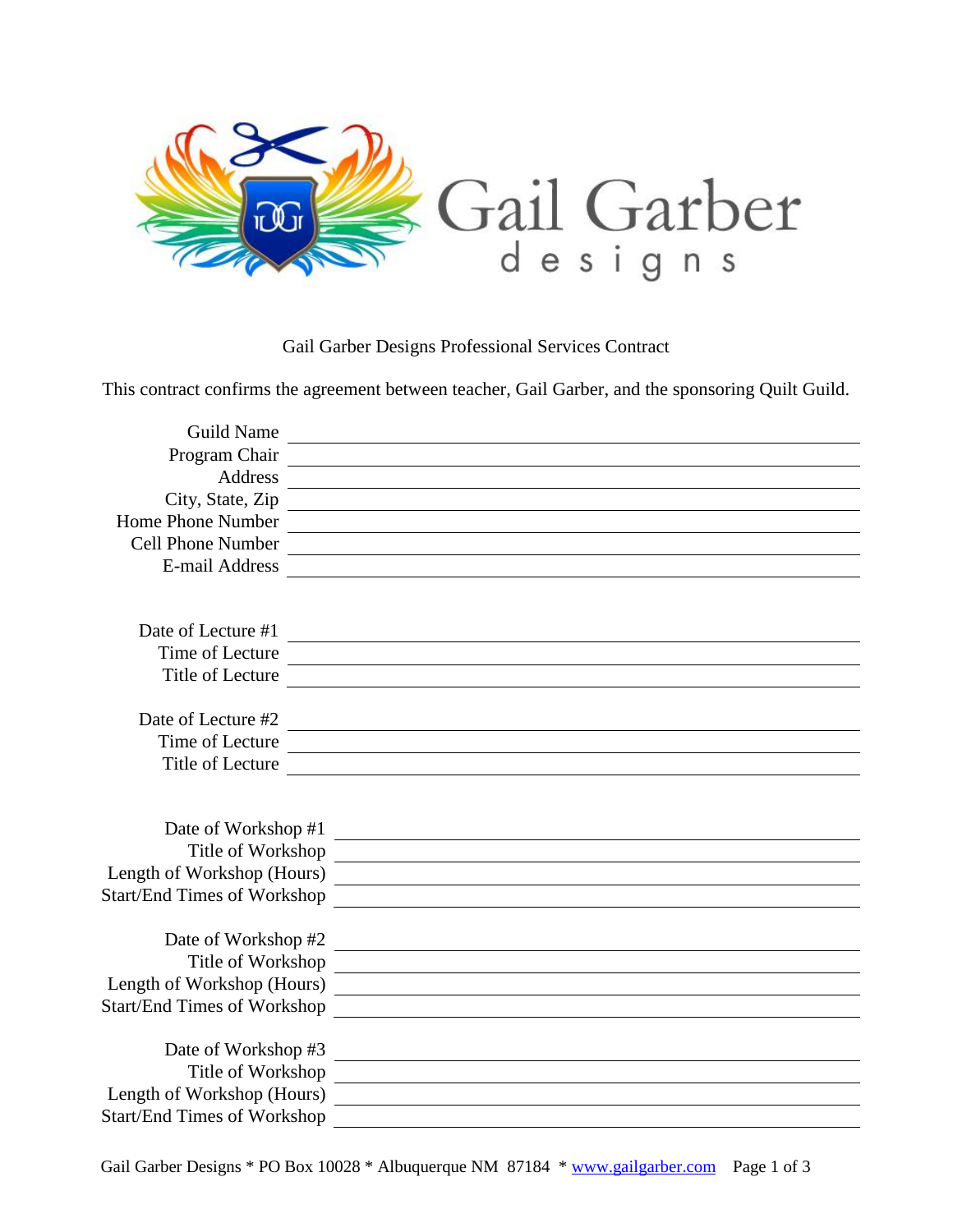Lecture Requirements: The lecture fee of \$600 is valid when at least one class accompanies the lecture. If a lecture only is desired with no classes, the lecture fee is \$1,500.00.

Physical Requirements for lectures: Two tables 6-8' long. Large slide screen and extension cords into which the laptop and power point can be plugged in. For very large audiences, a lavalier microphone and speaker may be necessary.

Workshop Requirements: Minimum number of workshop participants: 6 Maximum: 20. If classes are multi-day, there is a discount of \$50 per day. Up to 5 additional students may be added for a fee of \$35 per student, per day, provided that classroom space is adequate.

Physical Requirements for workshops: 6' table or equivalent for every two students, plus one extra table for teacher; iron and mat for every 2-3 students.

Supply or Kit Fees: and per-student handout, supply or kit fees will be noted on class supply sheets. These fees are payable at the workshop unless other arrangements have been made.

## **Lecture/Workshop/Other Fees**

| Fee for Lecture #1  |  |
|---------------------|--|
| Fee for Lecture #2  |  |
| Fee for Workshop #1 |  |
| Fee for Workshop #2 |  |
| Fee for Workshop #3 |  |

Total \$

A non-refundable deposit of \$100 must accompany this contract. This deposit will be deducted from the workshop fee. Please make checks payable to Gail Garber. Your event will not be added to my teaching schedule until the deposit is received and the contract completed.

**Expenses**: The sponsor is responsible for round-trip air-fare or mileage from Albuquerque, NM, airport parking fees and ground transportation, meals, lodging while enroute and during the engagement. Round trip air fare shall be reimbursed by sponsoring organization at time of purchase (including surcharges for aisle seat, early boarding (Southwest Airlines) and two checked bags if applicable). All remaining fees and expenses are payable on the final date of teaching, before the instructor departs from the event.

**Shipping Expenses:** Sponsor is also responsible for costs incurred in shipping quilts and class samples for lectures/classes to and from the event. The instructor may pro-rate expenses for two or more sponsors when appropriate.

**Travel expenses:** Instructor will book her own flights and will attempt to find the lowest reasonable airfare, unless other arrangements are approved in advance. If the group books the ticket, Instructor reserves the right to approve the flights and seat assignments in advance of booking.